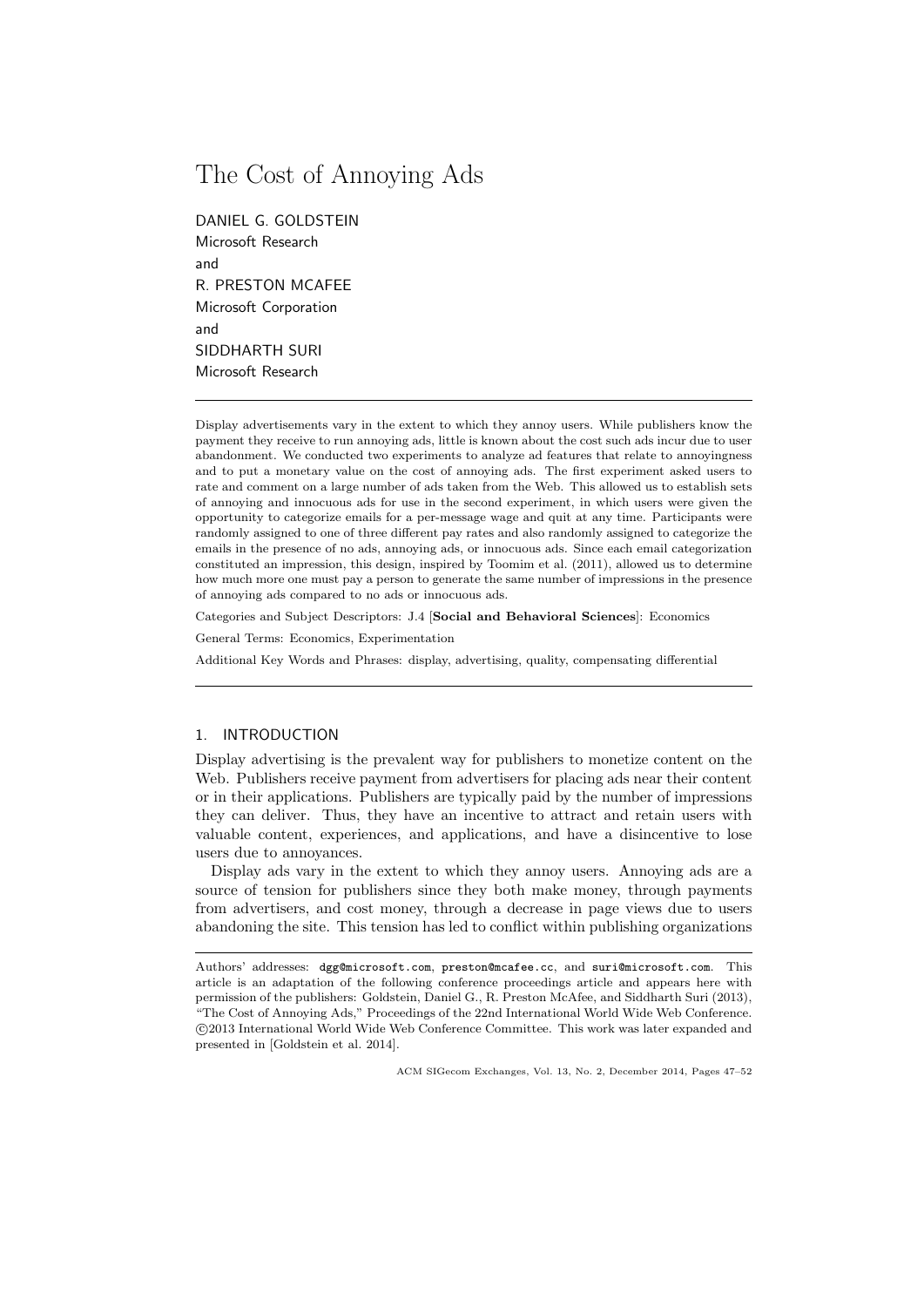## <sup>48</sup> · D. G. Goldstein et al.

between salespeople, who have an incentive in the form of commission to sell any ads, and management, who are concerned with long-term growth of users and traffic. The continued long-term display of annoying ads may exert negative effects on the publisher, the user, and the advertiser, which we discuss in turn.

First, annoying ads can exert negative effects on publishers. Apart from the user abandonment effects we investigate in this paper, annoying ads might signal that the website, on which the ad is placed, lacks stability ("Why should I trust my email to a site that is so desperate for cash it accepts ads of such poor quality?"), reputability ("Why should I trust the objectivity of a site that is so in the pocket of advertisers it won't refuse any of them?"), or safety ("Why would I trust this publisher to protect me from phishing attacks, scams, malware, etc. if they are so indiscriminate about who they let advertise?").

Second, annoying ads can exert a negative impact on users. Ads with excessive animation can get in the way of the user consuming the publisher's content, undermining the very reason that brought them to the site.

Finally, annoying ads may harm the advertiser that created them. As will be shown, annoying ads are often characterized by exaggerated attempts to capture visual attention such as through fast-moving animation or bizarre imagery. While these manipulations do capture attention, they may also signal that the advertiser is desperate for business or low on resources, undermining the classical signal of quality that advertising is theorized to bring [Riley 2001]. Furthermore, experiments have shown that too much animation can result in lower ad recognition rates compared to ads with moderate or no animation [Yoo and Kim 2005; Burke et al. 2005]. In these ways, annoying ads may actually lower brand reputation and recall, two metrics advertisers typically strive to increase.

If annoying ads exhibit so many negative effects for publishers, users and advertisers, one may wonder why a publisher would run annoying ads at all. The answer may be that it is has been historically difficult to measure the monetary cost of annoying ads. The main contribution of this work is that we measure the compensating wage differential of annoying ads. That is, we measure how much more one must pay a user to do the same amount of work in the presence of annoying ads compared to innocuous ads or no ads. The compensating differential is important to measure because it captures some of the negative effects of advertising, which publishers need to heed as a lower bound when setting the price to run an ad.

Using two experiments, we compute the compensating differential for annoying ads. In the first experiment users rated a set of ads in terms of how annoying they found each ad. In the second experiment, we use those ads identified as more or less annoying, along with the recent methodological innovation of Toomim et al. [2011], to estimate the pay rate increase necessary to generate an equal number of page views in the presence of annoying ads, compared to innocuous ads or no ads. This estimate is the cost of annoying ads in our experiment. We chose categorizing emails as the task to proxy for using a publisher's site because users either implicitly or explicitly need to categorize their emails as spam or not spam in the presence of ads when using free web-based email services such as Yahoo! Mail, GMail, and Outlook.com.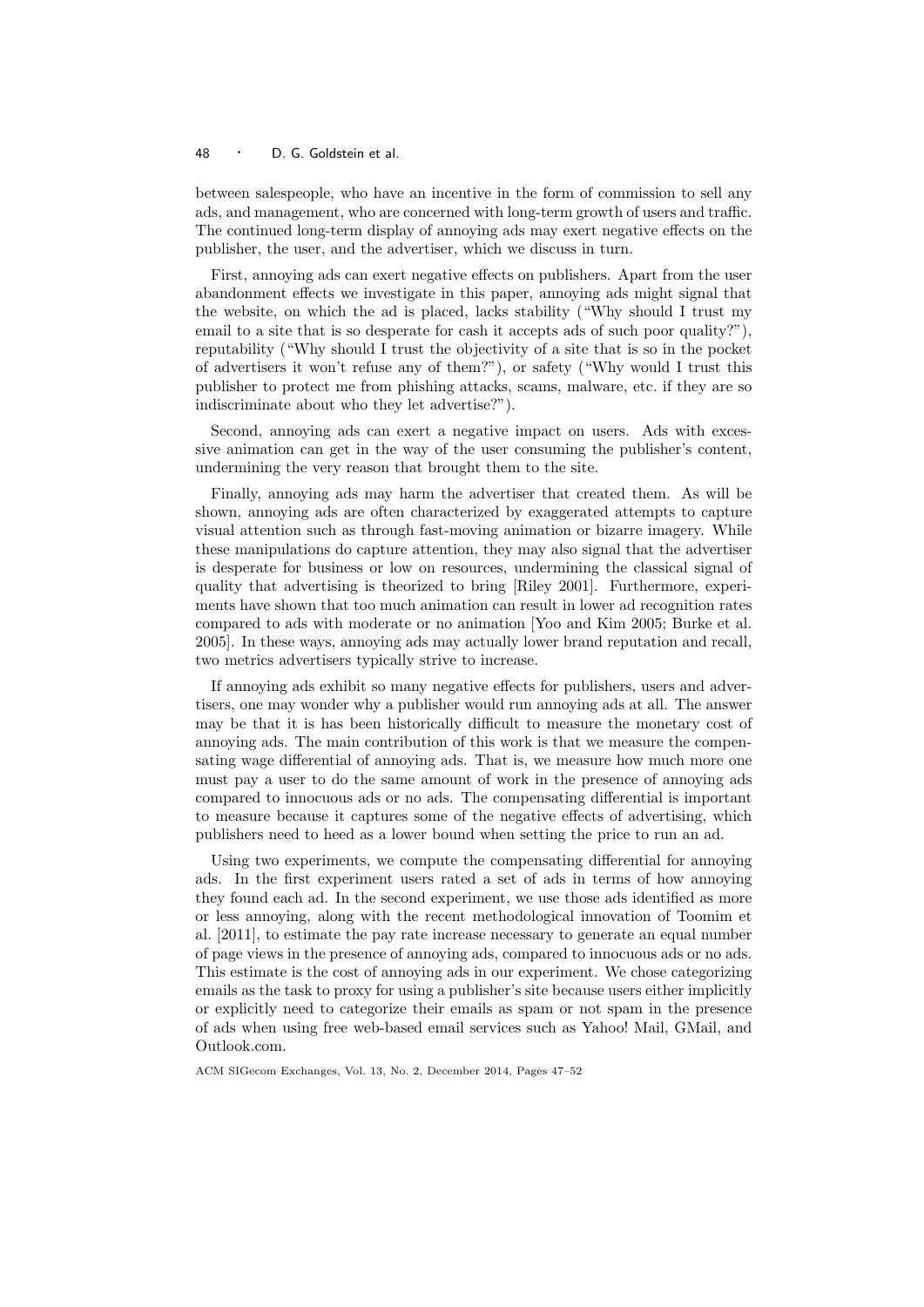# 2. RATING THE QUALITY OF ADS

We now describe the design and results of our first experiment, which served to identify sets of more and less annoying ads (henceforth "bad ads" and "good ads" for brevity) for use in the second experiment.

## 2.1 Method

The goal of this experiment is to rank a set of actual display ads in terms of annoyingness. After previewing all the ads, users were shown each ad individually, in random order, and asked to rate each ad on a 5-point scale with the following levels: 1) Much less annoying than the average ad in this experiment, 2) A bit less annoying than the average ad in this experiment, 3) Average for this experiment, 4) A bit more annoying than the average ad in this experiment, and 5) Much more annoying than the average ad in this experiment. If we view attributes of an ad as residing in a multidimensional space, the average ratings indicate how users project that multidimensional space onto a one-dimensional annoyingness scale. The 10 most and least annoying ads serve as the sets of "bad" and "good" ads in the next experiment.

# 3. MEASURING THE COST OF ADS

We use the method of Toomim et al. [2011] along with the sets of "bad" and "good ads" to measure the cost of annoying ads.

#### 3.1 Method

The participants were 1223 Mechanical Turk workers who participated for a base pay of 25 cents and a bonus. Upon accepting the task, participants were randomly assigned to one of nine conditions: three pay conditions and three ad conditions. The pay conditions offered a bonus of one, two, or three cents per five emails classified (i.e., .2, .4, or .6 cents per email), and the ad conditions varied whether "bad ads", "good ads", or no ads were displayed in the margin as the task was completed. A chi-squared test found no significant difference in the number of participants beginning work across the nine conditions.

In all conditions, the task consisted of classifying the content of emails as "spam", "personal", "work" or "e-commerce" related. Emails were drawn from the publicdomain Enron email dataset<sup>1</sup> with one email presented per page, along with accompanying ads, if any. In the "bad ads" condition, two ads randomly drawn from the 10 most annoying ads in our first experiment were displayed in the margins around the email being classified. The "good ads" condition was the same, except the ads were drawn from the 10 least annoying ads. In both conditions, ads were drawn randomly from their respective pools with each page load, and the URLs for the ads were such that ad blocking software would not filter them out. The "no ads" condition simply had whitespace in the margin. The footer included two buttons: one allowing them to submit and rate another email, and a second allowing them to stop categorizing and collect their payment.

<sup>1</sup>http://www.cs.cmu.edu/~enron/ Identifying information such as email addresses, phone numbers and the name "Enron" were removed.

ACM SIGecom Exchanges, Vol. 13, No. 2, December 2014, Pages 47–52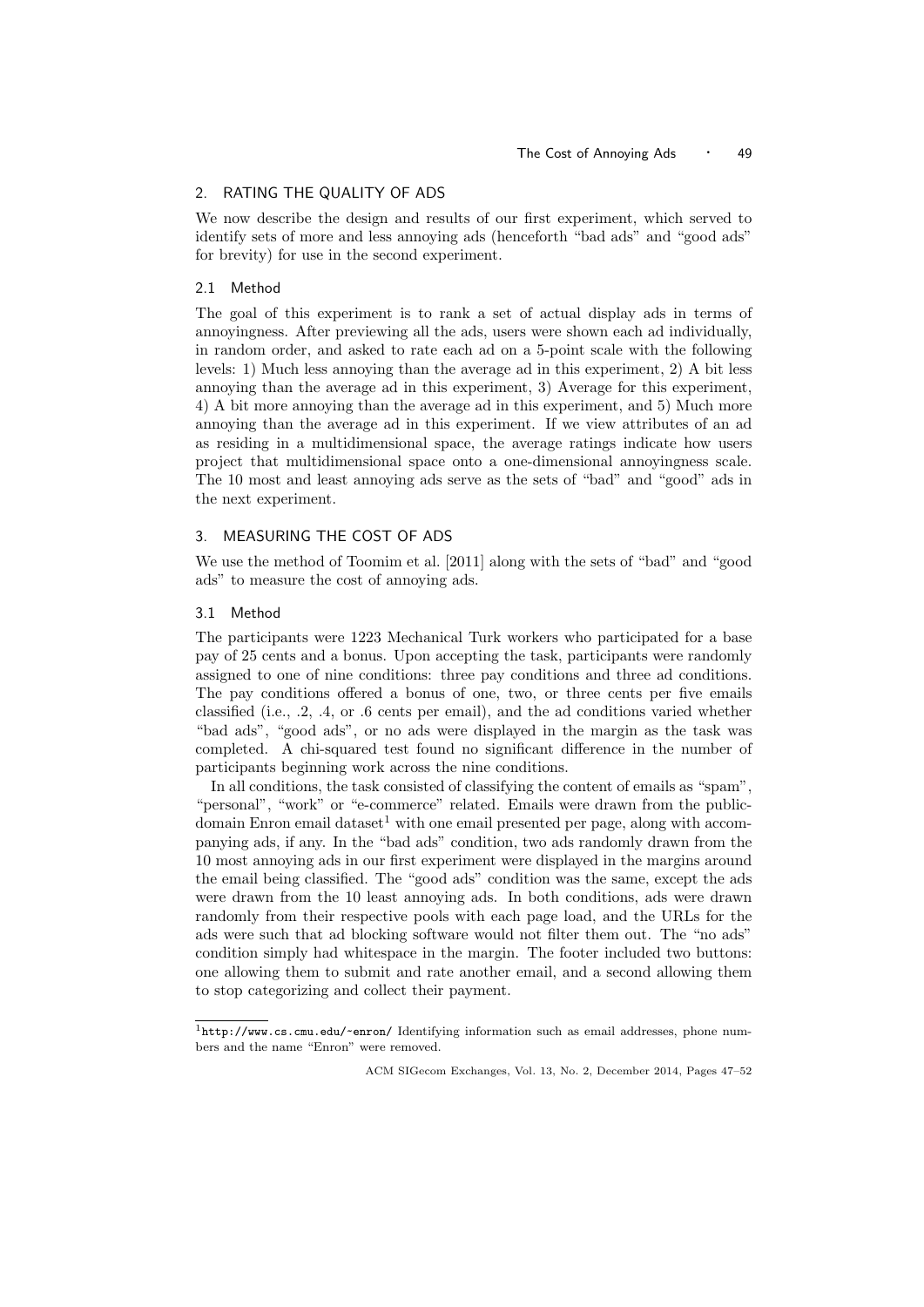## <sup>50</sup> · D. G. Goldstein et al.



Fig. 1. Estimated impressions per condition based on the negative binomial model. Error bars are  $\pm$  1 standard error.

## 3.2 Results

Let an impression be one participant viewing one email (and its accompanying ads, if any), regardless of whether the participant classifies the email or quits before classifying it. The overall distribution of impressions per person is skewed with a mean of 61, a median of 25 and first and third quartiles of 6 and 57. Being bounded by 1 from below and effectively unbounded from above (only two participants reached the upper limit), these impressions constitute count data. In particular, they are overdispersed count data relative to the Poisson (observed variance / theoretical Poisson data variance is 228.7,  $p < .0001$  and thus well suited to a negative binomial generalized linear model (GLM) [Venables and Ripley 2002]. The effects of the conditions on raw impressions are most easily seen in Figure 1, which also makes clear that the difference in impressions between the "good ads" and "no ads" conditions is not significant. Relative to a baseline of "bad ads", both the "good ads" condition and the no ads condition led to substantially more impressions (19% and 25% more impressions, respectively).

The model expressed in Figure 1 can be used to estimate the compensating differential of annoying ads in this experiment. Since the curves are slightly nonlinear, a range of compensating differentials could be calculated across the pay rate and ad conditions. To get a simple, single approximation we use the middle, "good ads" condition to estimate the effect of pay raises. We take the average of the .2 to .4 and .4 to .6 cent differences, giving an estimated increase of 16.58 impressions resulting from a .2 cent per impression pay raise. When summarizing the effect of ad quality, we use the number of impressions at the .4 cent pay rate. Moving from "bad ads" to no ads, impressions increase by 12.68. The pay raise required to achieve a 12.68 impression increase is .153 cents per impression (= .2 ∗ 12.68/16.58) or \$1.53 CPM (cost per thousand impressions). That is, in this experiment, a participant in the "bad ads" condition would need to be paid an additional \$1.53 per thousand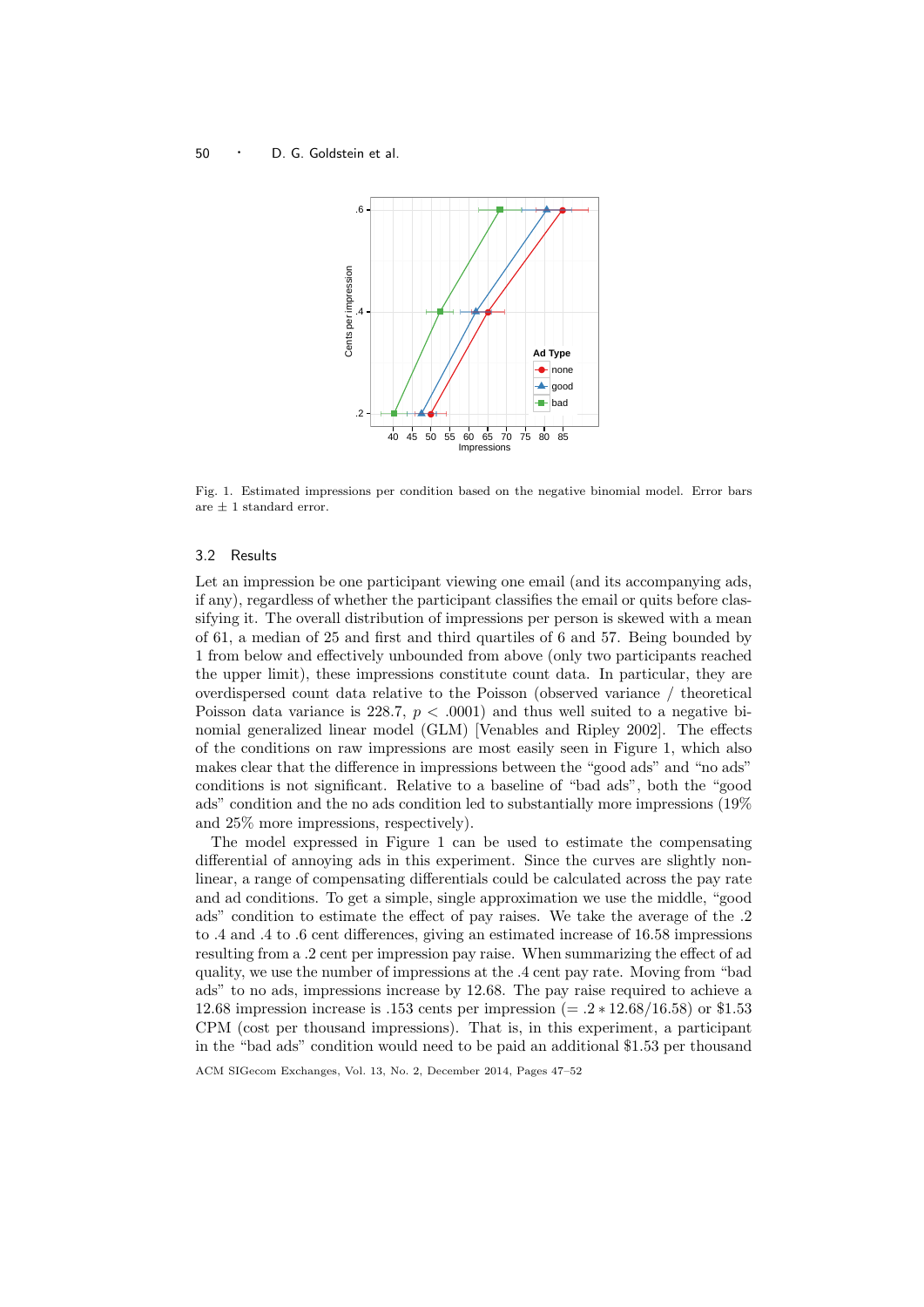impressions to generate as many impressions as a person in the condition without ads. Similarly, moving from the "bad ads" condition to the "good ads" condition resulted in an additional 9.52 impressions per person. It would require a pay raise of .115 cents per impression (= .2 $*9.52/16.58$ ) to generate 9.52 additional impressions, meaning that people in the "bad ads" condition would need to be paid an additional \$1.15 CPM to generate as many impressions as in the "good ads" condition.

# 4. CONCLUSION

The main result of this paper is that annoying ads lead to site abandonment and thus fewer impressions than good ads or no ads. In what might be seen as good news for publishers, good ads and no ads led to roughly equal numbers of impressions.

We calculated the compensating wage differential in our experiment of bad ads to no ads to be \$1.53 CPM, and bad ads to good ads to be \$1.15. Some care must be taken in interpreting these numbers. While we picked a task—classifying emails that should be familiar and common for most internet users, this task may not be representative of other internet tasks like reading news stories or searching for products to purchase. Abandonment rates may differ with different tasks and the effects of advertising may vary as well. While virtually every web service features competition, the switching costs vary from very low in consuming news to relatively high in changing email services. Because our users on Mechanical Turk have an outside option of working on an alternative task, we expect our results to be most applicable to situations involving lower switching costs. Nevertheless, we expect that our finding that annoying ads cost the user at least \$1 CPM over more pleasant ads will be obtained in some other environments.

For these reasons, we suggest further studies be done on Mechanical Turk, as field experiments, and in laboratories to measure this differential on similar and different tasks. If studies across various domains with a variety of tasks and outside options arrive at similar differentials, more credence can be placed on these numbers. We view this work as a first step in this direction. If future work arrives at similar estimates across a variety of publishers, such estimates could serve as a useful lower bound for what a publisher should charge to run these ads. Moreover, it will be valuable to use the compensating differentials approach to price the various bad aspects of ads, including animation and poor aesthetics.

This work also suggests a variety of policy recommendations. Most directly, the \$1 CPM user cost of bad ads has practical consequences for publishers, especially as bad ads often command lower CPMs. It is a reason that publishers should insist on a substantial premium for annoying advertisements. Moreover, a publisher could randomize which users see which ads and track both time spent on the page and the frequency with which users return to the site. This type of experimentation would capture longer term effects of annoying ads than those studied here. Also, publishers could give users an option to close or replace an ad. A replacement event would allow the publisher to infer that a user would prefer a random ad over the ad currently shown. Advertisers with a high closure rate should be charged more since more annoying ads would be closed or replaced faster than less annoying ads. Ad replacement would help the user by removing the annoying ad and the publisher by making it possible to charge for two impressions.